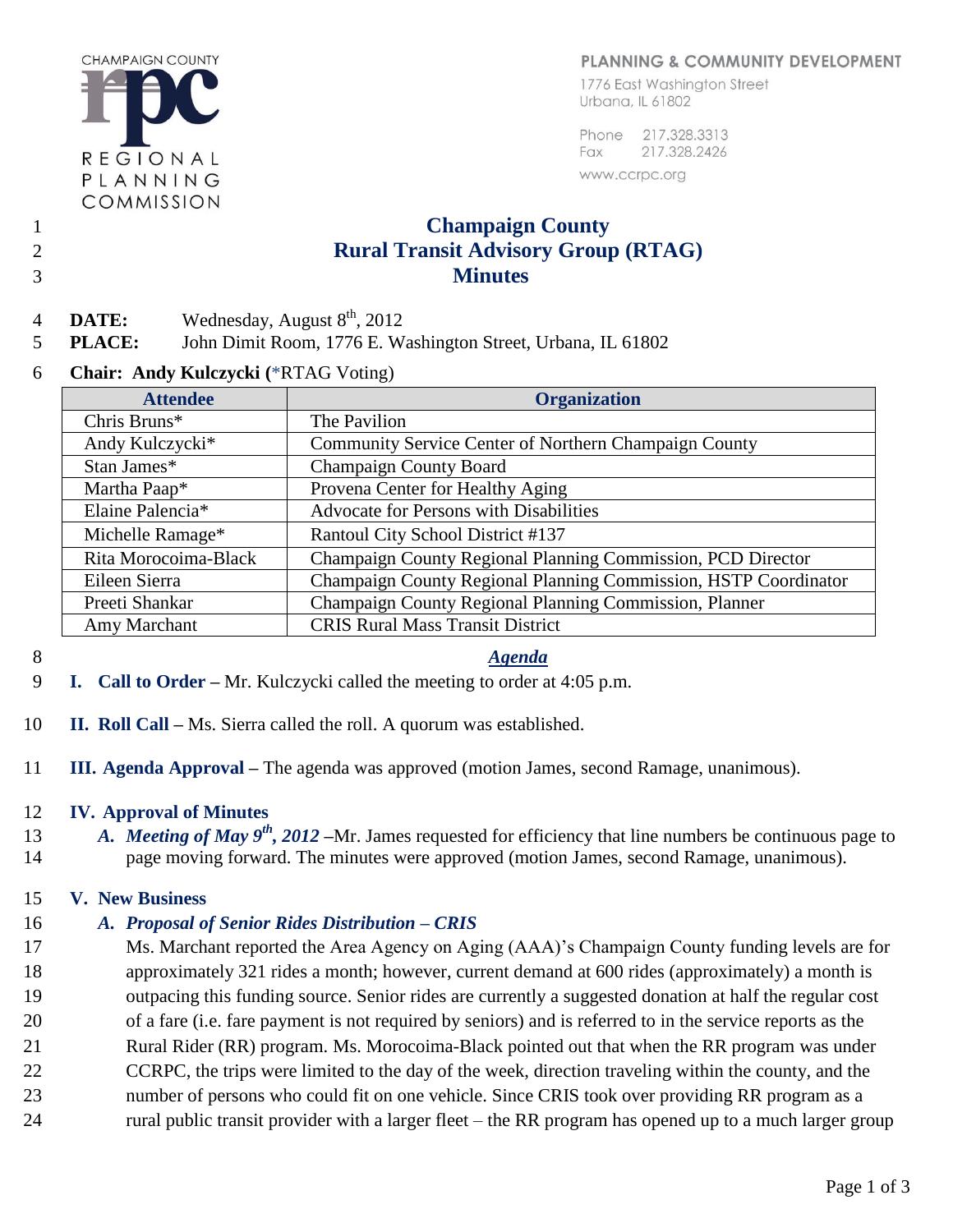of seniors countywide and with more days and hours of service. The RTAG discussed possible solutions to this issue, which included:

- 27 Setting a specific number of trips per registered Rural Rider, then allow seniors in the general public service area ride as a regular 5311 rider for any additional trips over the allotment provided each month. Mr. James provided an example of the kids foundation that he worked with that allowed only three activities per child in order to avoid use of services beyond funding levels.
- Try the same model currently used in Vermilion County that prioritizes certain trips, such as medically necessary trips like dialysis. Then for non-medical/social trips limit the total number of trips permitted per week.
- 34 See if an agency service contract would be possible for Circle of Friends (COF) as their Adult Daycare clients use the Rural Rider funded services the most frequently, every day, outside of the general public transit area (Note outside general public service area runs at a contracted rate of \$26). Ms. Sierra noted per the service report data, the highest single Rural Rider in the last month utilized 78 trips. This rider was a COF client. Ms. Sierra also noted that the last service report indicated that out of the total registered 228 Rural Riders, 150 of those seniors were from Rantoul.
- *B. Service Update: Quarterly & Annual Reports –* Ms. Sierra prepared the quarterly report provided in the meeting's handouts. Mr. James recommended the report be printed on a different color then pink. Ms. Marchant reported meeting with Carle Hospital representatives, who described how their Rantoul office was relying on CRIS services for their patient appointments. They noted how valuable the service is to the community. Therefore Ms. Marchant is in the process of negotiating a service contract with Carle Hospital. Originally, Ms. Marchant was planning on moving back the vehicles loaned from Vermilion County - however, given the high demand in Champaign County even with the newly awarded vehicles, CRIS will keep all vehicles in service at this location.
- *C. Financial Report: Federal (5311) & State (Downstate) Rural Public Transit –* Ms. Marchant reported that for the end of the state fiscal year 2012, there was \$38,938 revenues, \$289,000 downstate spent, and \$188,000 federal (Section 5311 Operating) spent.

 Ms. Sierra reported meeting with the Champaign County Nursing Home (CCNH) regarding transportation issues and vehicle sharing; however, those discussion have not progressed as the contact is no longer returning emails or voice mails. The advisory group informed Ms. Sierra that Chuck Schuette was no longer was the CCNH administrator. Mr. James recommended talking to Mike Squavito (admin head of the contractor currently running CCNH) or Mary Ellen O'Shaughnessey the Chair of CCNH's Board of Directors.

#### **VI. Old Business**

 *A. Rural Transportation Plan Update –* Mr. Ryan McCoy provided a presentation regarding the second phase of the Champaign County Rural Mobility Plan. His presentation included (see PowerPoint):

#### *Phase II of Plan Update: Trip Hotspots*

- 61 Mapped trip origins and destinations as documented through CRIS driver logs from November 2011 through all of May 2012.
- Mr. Kulczycki asked for clarification on the displayed map legend. Mr. McCoy stated that the green dots represent trip origins, red dots represent trip destinations.